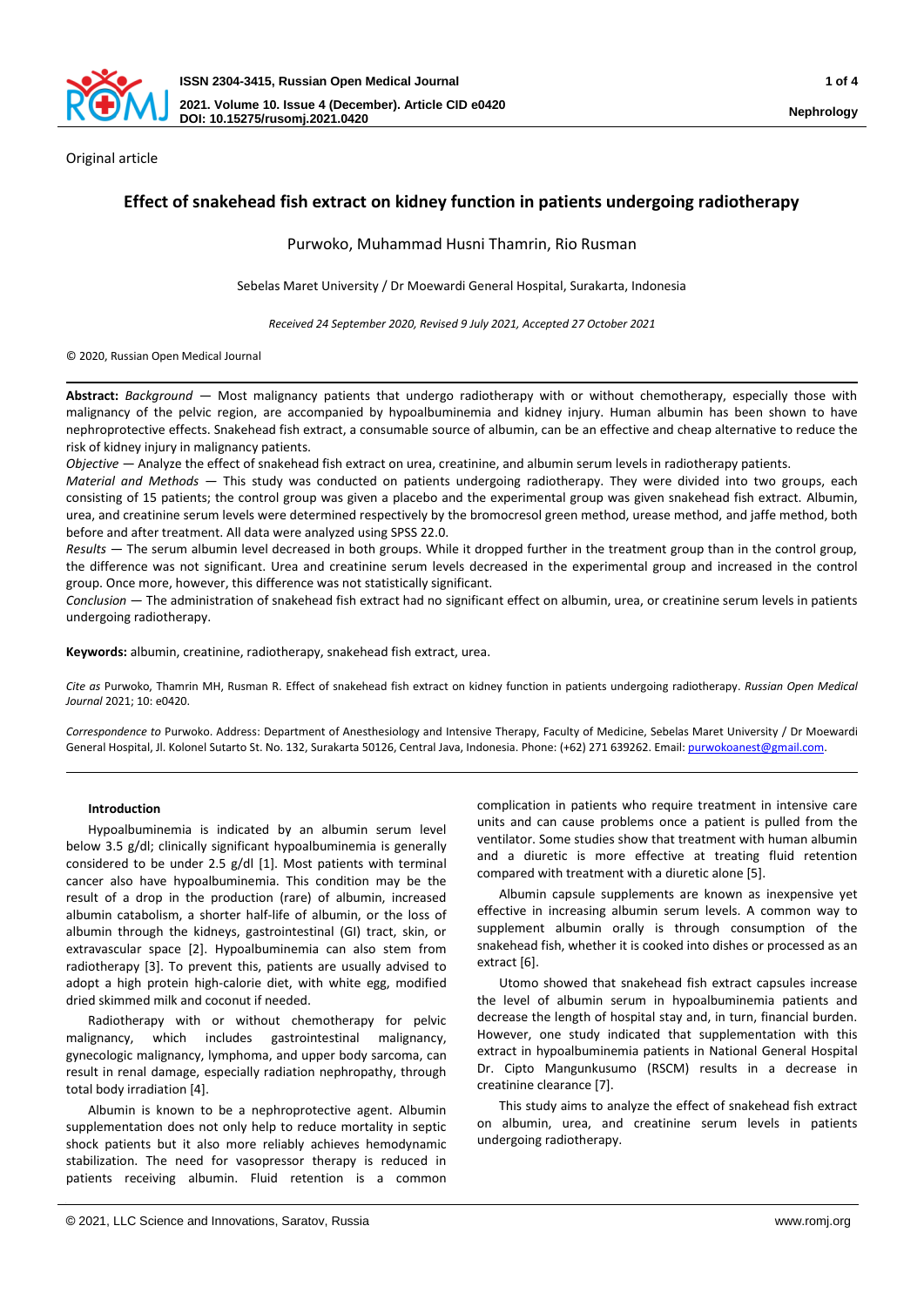

| <b>Characteristics</b> | Group       |                |       |
|------------------------|-------------|----------------|-------|
|                        | K1          | K2             | р     |
| Age                    | 55.40±9.51  | 56.87±7.69     | 0.646 |
| Sex                    |             |                | 1.000 |
| м                      | 1(6.7%)     | 1(6.7%)        |       |
| F                      | 14 (93.3%)  | 14 (93.3%)     |       |
| <b>BMI</b>             | 22.78±3.64  | $23.21 + 4.04$ | 0.760 |
| Type of tumor          |             |                | 0.712 |
| Bladder cancer         | $0(0.0\%)$  | 1(6.7%)        |       |
| Endometrial cancer     | 1(6.7%)     | 1(6.7%)        |       |
| Rectal cancer          | 2(13.3%)    | 1(6.7%)        |       |
| Cervical cancer        | 12 (80.0%)  | 12 (80.0%)     |       |
| Chemotherapy session   |             |                | 0.472 |
| Positive               | $6(40.0\%)$ | $3(20.0\%)$    |       |
| Negative               | $9(60.0\%)$ | 12 (80.0%)     |       |
| Adverse effect         |             |                | 0.025 |
| Positive               | $9(60.0\%)$ | $3(20.0\%)$    |       |
| Negative               | $6(40.0\%)$ | 12 (80.0%)     |       |

#### **Table 2. Albumin Levels of K1 and K2**

| Albumin                       | Group            |                    |         |
|-------------------------------|------------------|--------------------|---------|
|                               | К1               | K <sub>2</sub>     | p-value |
| Pre-test                      | $3.60 \pm 0.43$  | $3.76 \pm 0.42$    | 0.312   |
| Post-test                     | $3.55 \pm 0.42$  | $3.74 \pm 0.40$    | 0.223   |
| $p$ -value $_{\text{(pair)}}$ | 0.605            | 0.820 <sup>2</sup> |         |
| <b>Difference</b>             | $-0.05 \pm 0.34$ | $-0.02 \pm 0.33$   | 0.831   |

# **Table 3. Serum Urea Levels of K1 and K2**

| Serum Urea Level       | Group            |                |         |
|------------------------|------------------|----------------|---------|
|                        | K1               | K <sub>2</sub> | p-value |
| Pre-test               | 22.73±5.80       | 33.33±27.40    | 0.630   |
| Post-test              | $22.47 \pm 8.26$ | 42.27±58.78    | 0.359   |
| $p$ -value $_{(pair)}$ | 0.889            | 0.552          |         |
| <b>Difference</b>      | $-0.27 \pm 8.38$ | $8.93 + 43.19$ | 0.950   |

#### **Table 4. Serum Creatinine Levels of K1 and K2**

| Serum Creatinine Level        | Group            |                 |         |
|-------------------------------|------------------|-----------------|---------|
|                               | K1               | K <sub>2</sub>  | p-value |
| Pre-test                      | $0.78 \pm 0.25$  | $0.97 \pm 0.65$ | 0.752   |
| Post-test                     | $0.71 \pm 0.16$  | $1.03 + 0.86$   | 0.524   |
| $p$ -value $_{\text{(pair)}}$ | 0.210            | 0.810           |         |
| <b>Difference</b>             | $-0.07 \pm 0.18$ | $0.06 \pm 0.29$ | 0.309   |

#### **Material and Methods**

# *Research design*

This study was an experimental quantitative research with pretest-posttest control group design. This design comprised of two group, experimental group and control group. Experimental group was given snakehead fish extract, whereas control group given placebo. For sampling, we used accidental sampling, which means anyone accidentally meet researcher can be taken as sample, if we thought he meet the criteria. This study focused on patients undergoing radiotherapy at Dr. Moewardi General Hospital since July 2019. We used the standard rule of thumb to determine our sample size. Our sample was made up of 30 patients selected based on several inclusion and exclusion criteria. The inclusion criteria were as follows: adult man or woman; aged 18-65; undergoing radiotherapy; willing to participate in this study and follow our procedures. The exclusion criteria were as follows: allergic to snakehead fish; suffering from chronic renal or liver diseases. Moreover, there were also dropout criteria: recalls informed consent; fails to follow our procedures. This study has

been approved by the Health Research Ethics Committee at Dr. Moewardi General Hospital with letter number 762/VI/HREC/2019 and has been performed in accordance with the ethical standards as laid down in the 1964 Declaration of Helsinki and its later amendments or comparable ethical standards.

# *Sample analysis*

Subjects who had undergone 10 radiotherapy sessions were divided into two groups consisting of 15 subjects: treatment group (K1) and control group (K2). The albumin, urea, and creatinine serum levels were measured before subjects were provided with snakehead fish extract or a placebo. K1 was given two capsules of snakehead fish extract three times a day for 14 consecutive days. Over the same period, K2 was given two placebo capsules three times a day. The capsules given to K1 contained 500mg of albumin extracted from snakehead fish. After 14 days and 20 sessions of radiotherapy, we measured albumin, urea, and creatinine serum levels using the bromocresol green method, urease method, and Jaffe method, respectively.

#### *Statistical analysis*

The data we obtained were analyzed using SPSS 22.0. The hypothetical comparative statistical testing method (Kolmogorov-Smirnov test and Shapiro-Wilk test) used to analyze albumin, urea, and creatinine serum levels before and after treatment was the paired t-test; the method used to analyze the differences between albumin, urea, and creatinine serum levels in K1 and K2 was the independent t-test. Statistical significance was indicated if pvalue<0.05.

# **Results**

The average age of subjects in K1 was 55.40±9.51; in K2, it was 56.87±7.69. Most subjects in both groups were female (14; 93.3%). Body mass index (BMI) in both groups was within the normal limit. Most patients in both groups were diagnosed with cervix carcinoma (12 patients, 80.0%). Most subjects in both groups did not undergo chemotherapy. Gastrointestinal adverse effects in K1 were mostly positive (12 patients, 80.0%). Subject characteristics are shown in *Table* 1.

The average reduction of serum albumin levels in K1 from before treatment to after treatment was -0.05+0.34; the reduction was not statistically significant (p=0.605). The average reduction of serum albumin levels in K2 from before treatment to after treatment was -0.02±0.33; once more, the reduction was not statistically significant (p=0.820). Neither the independent t-tests of both K1 and K2 on the pre-test and post-test levels nor the difference in albumin level reduction between the two groups were found to be statistically significant (p=0.312, p=0.223, p=0.831) (*Table* 2).

The average reduction of serum urea levels in K1 from before treatment to after treatment was -0.27±8.38 but was not statistically significant (p=0.605). Average levels rose in K2 from before to after treatment, the average being 8.93±43.19. Neither the independent t-tests of both K1 and K2 on the pre-test and post-test levels nor the difference in serum urea level reduction between the two groups were found to be statistically significant (p=0.630, p=0.359, p=0.950) (*Table* 3).

There was a reduction in serum creatinine levels in K1 with an average of -0.07±0.18 after 14 days of snakehead fish extract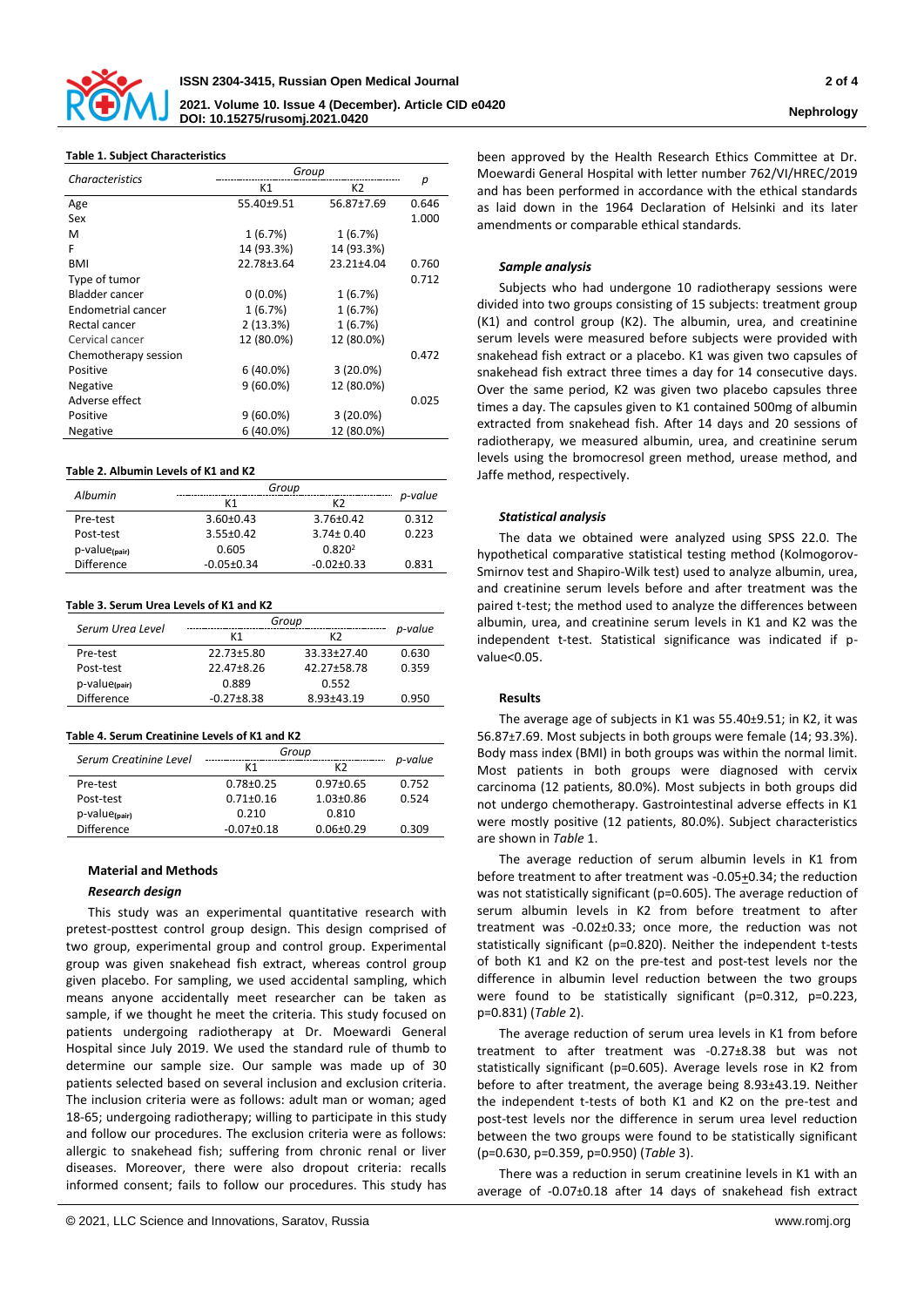

treatment, though it was not statistically significant (p=0.210). Additionally, there was no statistically significant difference in serum creatinine levels between pre- and post-treatment measures in K2 (p=0.810; 0.06±0.29). Neither the independent ttests of both K1 and K2 on the pre-test and post-test levels nor the difference in serum creatinine level reduction between the two groups were found to be statistically significant (*Table* 4).

# **Discussion**

The results of this study are not consistent with several researches, such as Chairudin, Restiana, and Kasim et al., whom studies showed that orally supplementation of albumin was effective in improving the level of albumin [7-9]. Still, the study of Salma in PLHIV showed that the supplementation of two capsules of snakehead fish extract three times a day significantly increased the level of albumin at 0.6 g/dl [8].

These inconsistent results is caused by the cancer status and radiotherapy session received by the subjects. There is an increasing uptake of albumin by tumor cells and the function of total protein, especially albumin, as an antioxidant in cancer patients, plays a role [10]. This could be due to its high content of thiol groups which have a chain breaking effect in the termination of the chain reaction of lipid peroxidation [11]. Another reason is the loss of serum protein caused by the increased capillary permeability as the adverse effect of gamma radiation. Radiotherapy, especially gamma radiation, modified the structure of albumin [12].

The study of Frenette et al. is consistent with the results of this study. They investigated the effect of albumin to the risk of acute kidney injury (AKI) in patients underwent cardiac surgery by propensity score analysis. Frenette et al. used crystalloid and colloid as fluid infusion during 36 hours after surgery. After 96 hours after surgery, the incident of AKI was 5.3% based on RIFLE risk criteria. In this analysis, albumin was linked with increased risk of AKI [13].

Some studies, such as CRYCO study group conducted observational research on 1013 patients suffering from shock. The infusion of hyperoncotic albumin was linked with the increased risk of renal damage, as for five times more susceptible. Albumin was happened to increased serum creatinine level and risk of dialysis [13].

The results of this study may be caused by gastrointestinal effect of radiotherapy such as nausea, vomitus, diarrhea, decreased of appetite. This adverse effect was mostly happened in K1. The dose of snakehead fish extract was not sufficient to make any effect for patients receiving radiotherapy session who had gastrointestinal adverse effect. The limitations of this study are the existence of chemotherapy side effects (such as nausea, diarrhea and anorexia) in control group and the single-dose administration of snakehead fish extract. Future studies will be required to determine the multiple-doses administration of snakehead fish extract in the larger group samples.

# **Conclusion**

The administration of snakehead fish extract had no significant effect on albumin, urea, or creatinine serum levels in patients undergoing radiotherapy sessions. Snakehead fish extract may need to be given in larger doses to patients experiencing adverse gastrointestinal effects. To properly assess the effect of snakehead

fish extract on renal function, it is necessary to investigate patients with Acute Kidney Injury (AKI).

# **Acknowledgments**

We sincerely thank to Rita Budianti (Department of Radiotherapy, Dr. Moewardi General Hospital). This study was supported by a grant from Royal Medicalink Pharmalab Inc.

# **Conflict of interest**

The authors declare no conflicts of interest.

# **Authors' contributions**

Purwoko developed the concept and designed the study, along with data collection and analysis. Muhammad Husni Thamrin wrote the original draft and revised it. Rio Rusman wrote interpretation of data and approved the final version for publication.

# **Ethical approval**

All procedures performed in studies involving human participants were in accordance with the ethical standards of the institutional and/or national research committee and with the 1964 Declaration of Helsinki and its later amendments or comparable ethical standards.

# **References**

- 1. Moujaess E, Fakhoury M, Assi T, Elias H, Karak FE, Ghosh M, et al. The Therapeutic use of human albumin in cancer patients' management. *Crit Rev Oncol Hemat* 2017; 120: 203-209. [https://doi.org/10.1016/j.critrevonc.2017.11.008.](https://doi.org/10.1016/j.critrevonc.2017.11.008)
- 2. Douglas RG, Shaw JH. Metabolic effects of cancer. *Br J Surg* 1990; 77(3): 246-254[. https://doi.org/10.1002/bjs.1800770305.](https://doi.org/10.1002/bjs.1800770305)
- 3. Nyarota KM, Zhou DT. Determination of protein in cancer patients at radiotherapy clinic, Zimbabwe. Saudi J Med Pharm Sci. 2017; 3(10): 1071-1076[. https://doi.org/10.21276/sjmps.2017.3.10.10.](https://doi.org/10.21276/sjmps.2017.3.10.10)
- 4. Baradaran-Ghahfarokhi M. Radiation-induced kidney injury. *J Renal Inj Prev* 2012; 1(2): 49-50[. https://doi.org/10.12861/jrip.2012.17.](https://doi.org/10.12861/jrip.2012.17)
- 5. Wiedermann CJ, Joannidis M. Nephroprotective potential of human albumin infusion: a narrative review. *Gastroenterol Res Pract* 2015: 2015: 912839[. https://doi.org/10.1155/2015/912839.](https://doi.org/10.1155/2015/912839)
- 6. Supriyatna. The Changes in Albumin Levelof Hypoalbuminemic Subjects UndergoingSurgery Receiving White Egg Supplementationin Dr. Kariadi Hospital Semarang. *Med Hosp* 2012; 1(2): 130-133. Indonesian. [https://doi.org/10.36408/mhjcm.v1i2.59.](https://doi.org/10.36408/mhjcm.v1i2.59)
- 7. Chairuddin B. Effectiveness of administration of cork fish extract albumin capsules on the increase in blood albumin levels in severe preeclamptic patients post-caesarean section. Master Thesis. Surakarta, Indonesia: Department of Family Medicine, Sebelas Maret University. 2012: 47 p. Indonesian. [https://digilib.uns.ac.id/dokumen/detail/79113/Efektifitas-Pemberian-](https://digilib.uns.ac.id/dokumen/detail/79113/Efektifitas-Pemberian-Kapsul-Albumin-Ekstrak-Ikan-Gabus-terhadap-Kenaikan-Kadar-Albumin-dalam-Darah-Pasien-Preeklampsia-Berat-Pasca-Seksio-Sesaria)[Kapsul-Albumin-Ekstrak-Ikan-Gabus-terhadap-Kenaikan-Kadar-](https://digilib.uns.ac.id/dokumen/detail/79113/Efektifitas-Pemberian-Kapsul-Albumin-Ekstrak-Ikan-Gabus-terhadap-Kenaikan-Kadar-Albumin-dalam-Darah-Pasien-Preeklampsia-Berat-Pasca-Seksio-Sesaria)[Albumin-dalam-Darah-Pasien-Preeklampsia-Berat-Pasca-Seksio-](https://digilib.uns.ac.id/dokumen/detail/79113/Efektifitas-Pemberian-Kapsul-Albumin-Ekstrak-Ikan-Gabus-terhadap-Kenaikan-Kadar-Albumin-dalam-Darah-Pasien-Preeklampsia-Berat-Pasca-Seksio-Sesaria)[Sesaria.](https://digilib.uns.ac.id/dokumen/detail/79113/Efektifitas-Pemberian-Kapsul-Albumin-Ekstrak-Ikan-Gabus-terhadap-Kenaikan-Kadar-Albumin-dalam-Darah-Pasien-Preeklampsia-Berat-Pasca-Seksio-Sesaria)
- Restiana, Nurpudji A. Taslim, Agussalim Bukhari. The Influence Of Striped Snakehead Fish (Channa Striata) Extract On Albumin Level And Nutritious Status Of HIV/AIDS Patients With ARV Therapy. 2010.Makasar, Indonesia: Hasanuddin University. 2010: 148. [http://pasca.unhas.ac.id/jurnal/files/5db462c0f32abe0c1eb16ec41c4e](http://pasca.unhas.ac.id/jurnal/files/5db462c0f32abe0c1eb16ec41c4ecf5e.pdf) [cf5e.pdf.](http://pasca.unhas.ac.id/jurnal/files/5db462c0f32abe0c1eb16ec41c4ecf5e.pdf)
- 9. Kasim VN, Pateda SM, Hadju V, Jafar M. Suplementasi ekstrak albumin ikan gabus terhadap status gizi dan imunitas pasien stroke [Supplementation of snakehead fish albumin extract on nutritional status and immunity of stroke patients]. *Jurnal Gizi Klinik Indonesia* 2017; 13(3): 91-98. Indonesian[. https://doi.org/10.22146/ijcn.21964.](https://doi.org/10.22146/ijcn.21964)